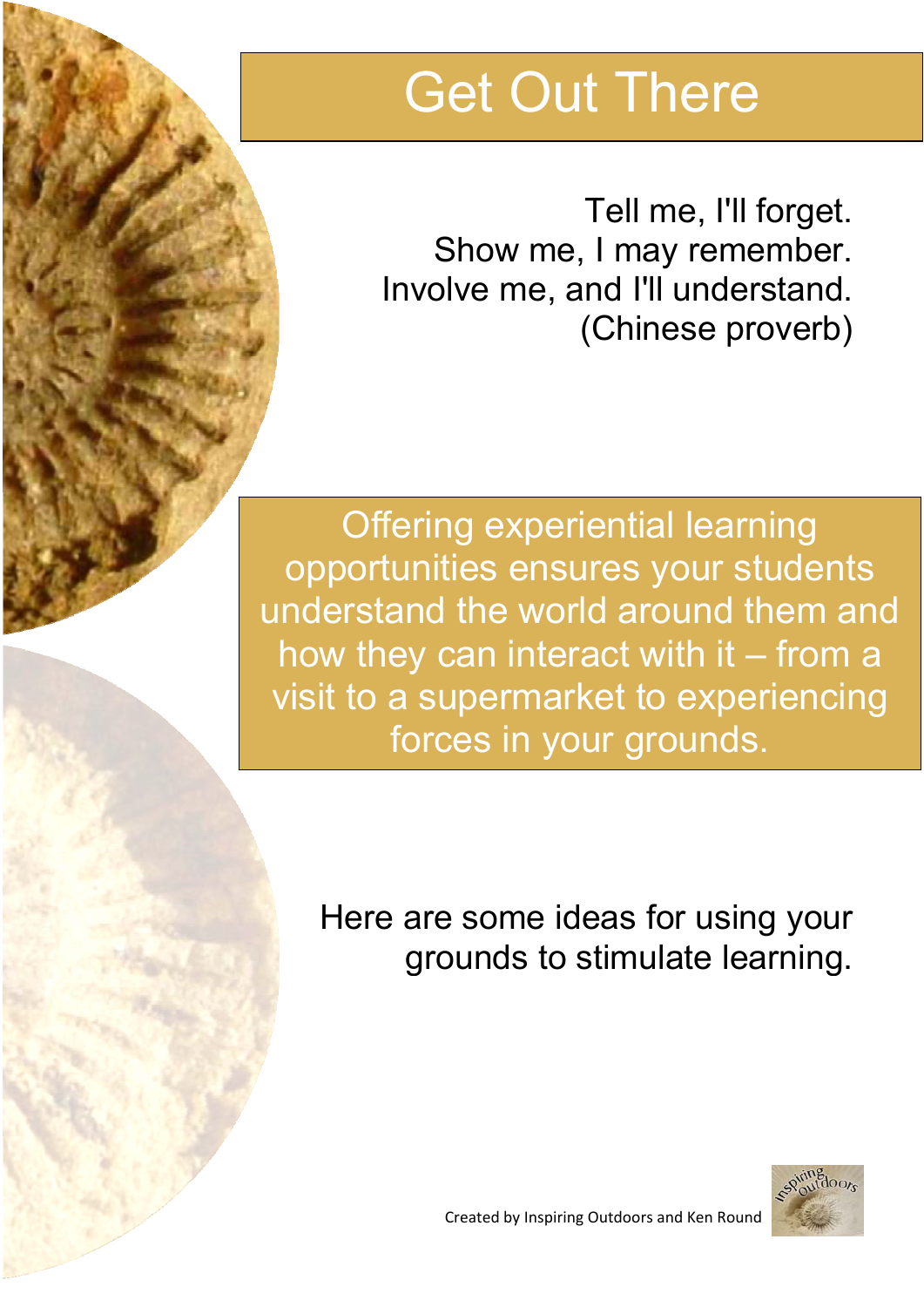# Get Out There

## **Learning Outside The Classroom**

### **Overcoming Barriers (Permission)**

*"When planned and implemented well, learning outside the classroom contributed significantly to raising standards and improving pupils' personal, social and emotional development*" (Ofsted report, 'Learning outside the Classroom' October 2008)

More and more schools are seeing the benefits of teaching lessons in their school grounds, from raised standards to improved behaviour. However, for many there is still a barrier. It is essential to highlight these and overcome them.

During various surveys it is evident that the main concern for school staff is complaints from parents if their child goes home muddy or injured, followed by worries of nettle stings and allergic reactions to bees. Other factors include lack of confidence dealing with behaviour and lack of resources/training for lessons outside.

#### **Here are a few easy steps to overcome these barriers.**

- Question your staff as to why they do not 'Get out there' more often and respond to those barriers – see the sample questionnaire below.
- Review your current practices and question why they are in place, eg 'Why don't you allow free access to certain areas?', 'Why don't you like your children out of sight?' If you have any Health and Safety concerns then contact RoSPA for advice - www.rospa.com
- Write to parents/guardians indicating that the school is encouraging outdoor learning/play, and that every effort will be made to minimise risks however their children may come home muddy and with minor stings, scratches. See the example below.
- Discuss risk with the children and get them to develop a set of rules get them to identify the benefits for undertaking an activity, what features/actions may pose a risk, and how they will minimise that risk.
- With school staff including lunchtime supervisors, and governors, discuss and develop a guide to using the school grounds including the benefits, risks and their control.
- Assess your curriculum for aspects that could be taught outside, and develop resources to support this. Highlight these areas in medium and long term planning.
- Offer staff training in using the outdoors for learning.

#### Example Letter:

Dear Parent/Carer,

At School we are currently reviewing our curriculum and as such are planning to implement more learning outside the classroom. It was recognised by Ofsted that *"When planned and implemented well, learning outside the classroom contributed significantly to raising standards and improving pupils' personal, social and emotional development*" ('Learning outside the Classroom' October 2008)

Working outside the classroom obviously comes with the risk of stings, scratches and getting muddy. Every effort will be taken to teach your child how to minimise these risks such as wearing the right clothes, using dock leaves etc, however incidents may occur and we welcome your support in accepting that this is part of learning outdoors.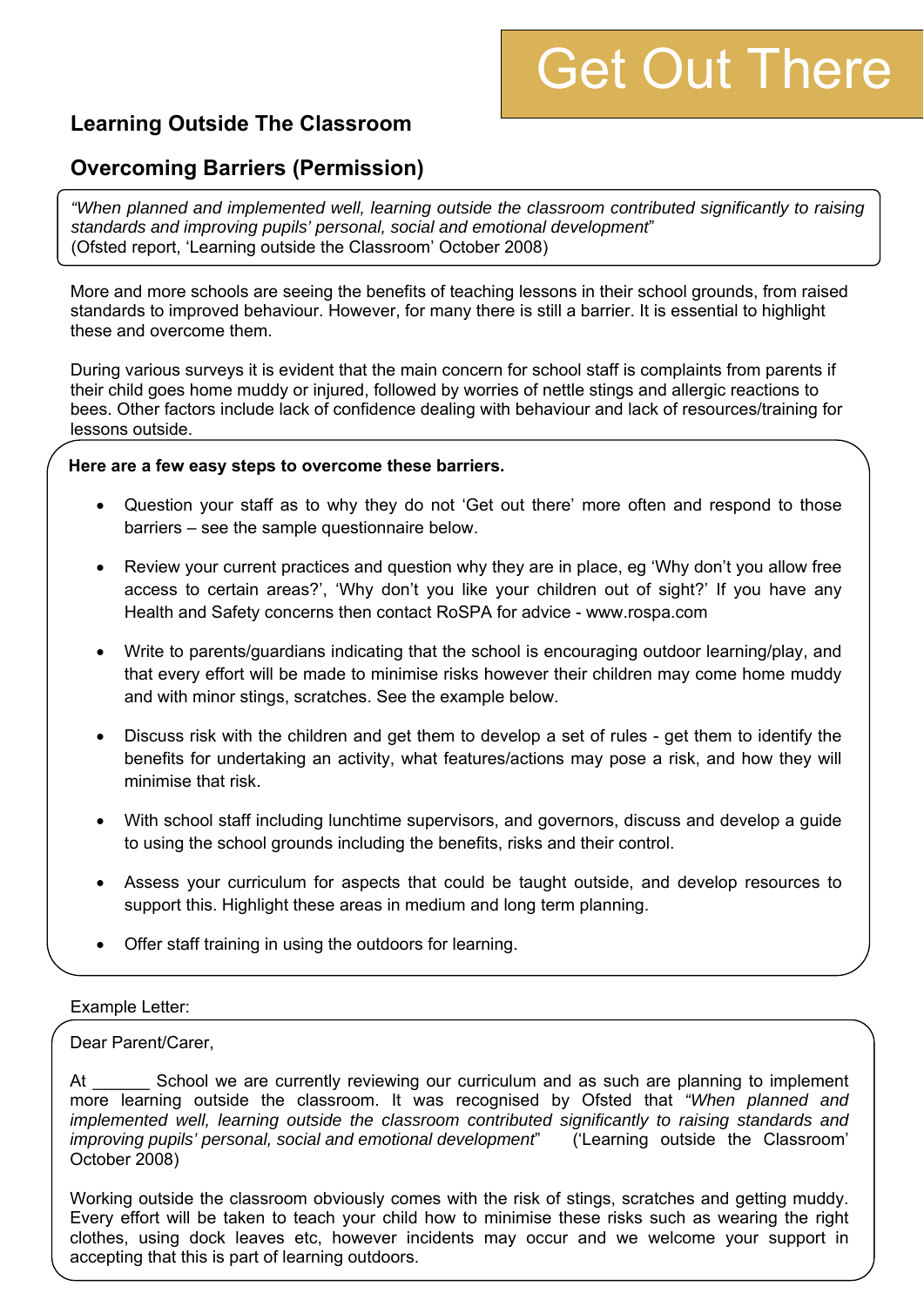#### **Teaching Staff - School Grounds Questionnaire**

This questionnaire is designed to assess what teaching is already undertaken in the school grounds and to look at what you would like to teach. If you are new to the school then please consider what you hope to do.

- 1. Do you think the school grounds are currently adequate:
	- for your teaching objectives? Yes/No
	- to occupy and stimulate pupils at playtime? Yes/No
- 2. Have incidents that have happened at playtime impacted in any way on your lessons? Yes/No
- 3. Except for physical education, do you teach or plan to teach any other lessons outside? Yes/No If no, go to question 4.

 $\_$  $\_$ 

 $\_$  $\_$  $\_$ 

**If yes**, what percentage of your week do you teach outside (this may vary with season)?

**If yes**, please give more details

**If yes**, would you be willing to share ideas for teaching outside with other staff? Yes/No

4. What would encourage you to teach in your grounds more frequently?

|                                                                       | Tick |
|-----------------------------------------------------------------------|------|
| Development of school policy for using the grounds                    |      |
| Training on completing risk assessments/risk-benefit analysis         |      |
| More ideas/resources for teaching outside                             |      |
| Training on activities for teaching outside                           |      |
| Information about outdoor art activities                              |      |
| Greater understanding from parents about the risks of working outside |      |
| Timetabling of activities to prevent clashes                          |      |
| Better teaching facilities outside                                    |      |
| Other (give details) $-$                                              |      |
|                                                                       |      |

5. In your teaching, what would you like to use the school grounds for?

6. Have you seen any features in other school grounds that you would like to see at your school?  $\_$ 

 $\_$  $\_$  , and the contribution of the contribution of the contribution of the contribution of  $\mathcal{L}_\mathcal{A}$ 

 $\_$ 

 $\_$  $\_$  $\_$  , and the contribution of the contribution of the contribution of the contribution of the contribution of  $\mathcal{L}_\text{max}$ 

7. If given support, do you have time to get your pupils involved in developing some part of the grounds (this can be linked into your curriculum)? Yes/No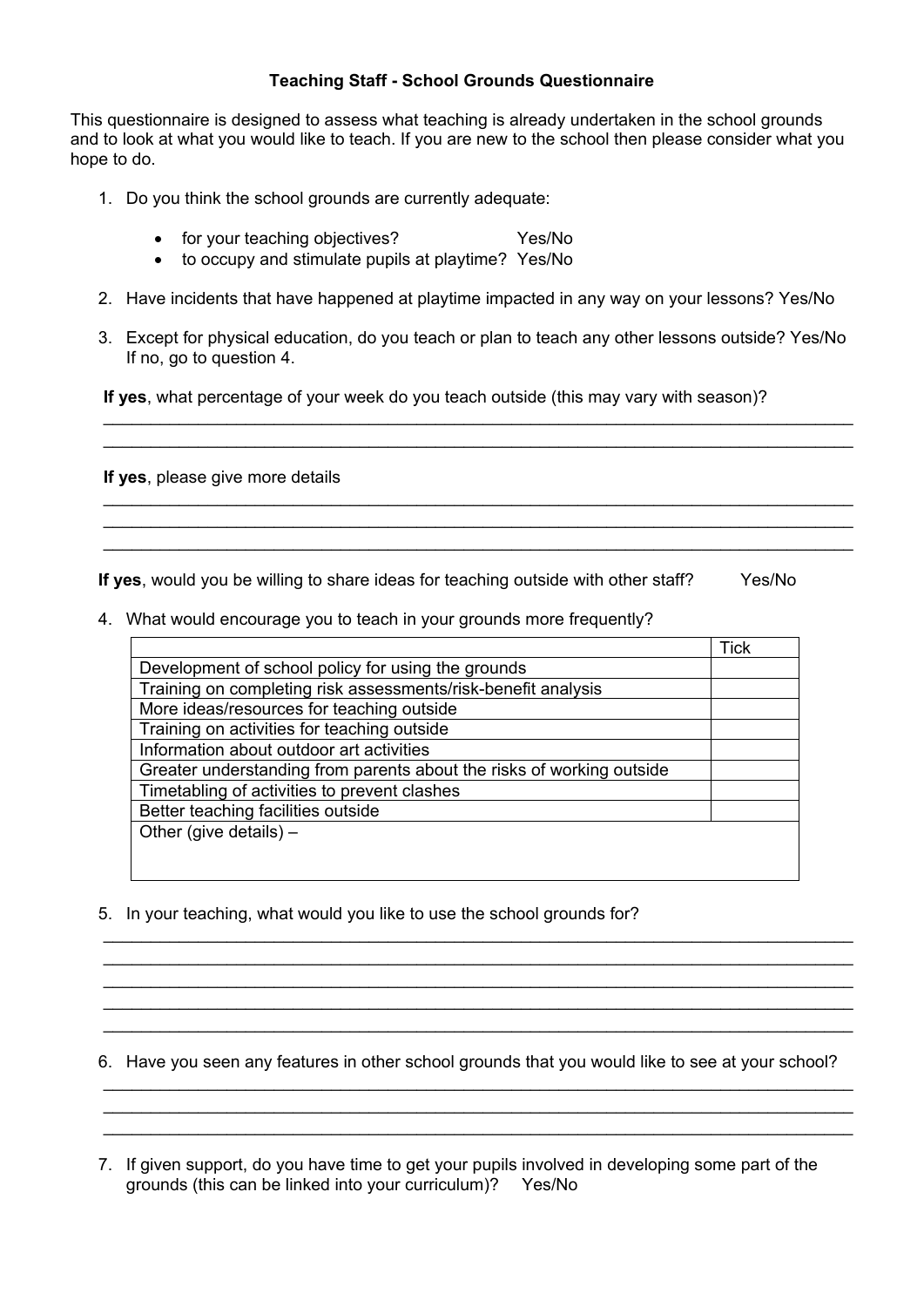### **Learning OutsideThe Classroom**

## Get Out There

### **Managing Risk in the School Grounds**

Learning outside the classroom is not an addition to the curriculum but should become integral to it and a regular part of teaching and learning. To make sure that happens, it is important to build learning outside the classroom into schemes of work and into curriculum planning. In this way, experiences are frequent, continuous and progressive. This should mean that in a typical school at any given time, individuals, groups and classes are likely to be actively involved in some kind of LOtC experience in the grounds, immediate environment or further afield.

#### **Where to Start**

If LOtC is about more than improving motivation and raising standards, and we value the importance of risk awareness/management, developing responsibility towards self, others and the environment, raising self esteem, encouraging teamwork and all those other traits that we know are important, then it must follow that our young people need real opportunities to learn how to do so.

A good starting point is to consider how very young children in the Foundation stage and Early Years can readily learn to move naturally from indoor to outdoor learning activities. This doesn't happen by chance; experienced and skilled early years practitioners know how to work towards this approach by having clear parameters, high expectations and not tolerating anything less. If such expectations are in place it should be a relatively straightforward progression to continue this principle through the Key Stages.

Clearly however, moving from largely classroom based learning to a curriculum based on LOtC cannot happen overnight so planned, gradual developments need to progressively introduce children and young people to working outdoors.

A simple progression would be:

- Full supervision, the whole group/class led by teacher/TA and any additional adults deemed necessary
- Partial supervision, groups working independently outdoors but with the teacher/TA having oversight within a defined area
- 'Remote' supervision, individuals or groups working independently with the teacher/TA located at a given point, possibly the classroom

## **Managing Risk**

Staff have a duty of care to manage the health, safety, and welfare of the young people for whom they are responsible. This does not mean however, that they must be 'wrapped in cotton wool'. We therefore need to enable them, as far as possible, to assess and manage risk for themselves. Risk-benefit analysis is the comparison of the risk of a situation to its related benefits. If a situation involves more than minimal risk of harm to children, you must be sure that the amount of benefit clearly outweighs the amount of risk.